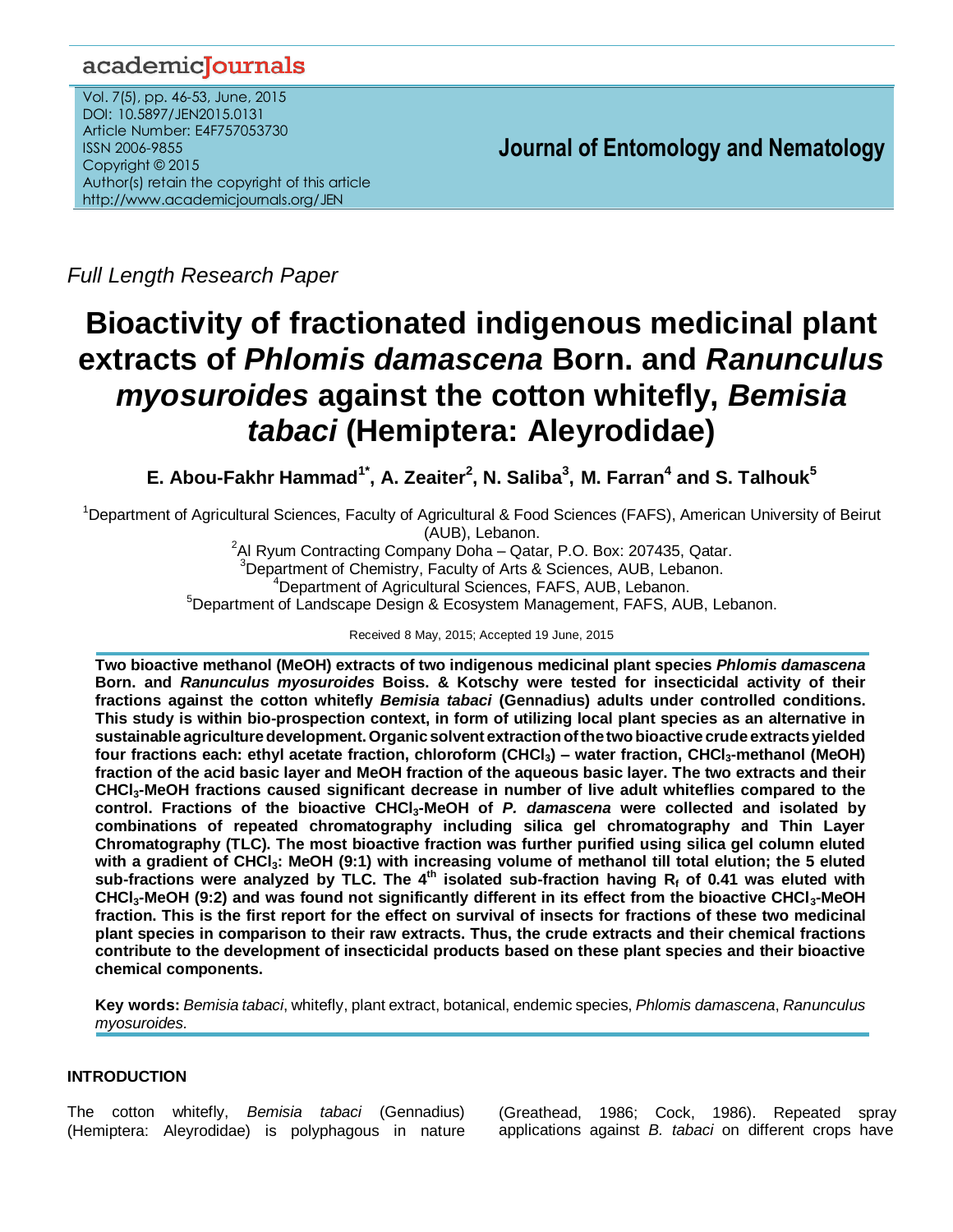been necessary and often resulted in overuse of these chemicals. Consequently, this pest has developed resistance to numerous conventional insecticides worldwide [\(Dittrich](http://www.sciencedirect.com/#bbib53) and Ernst, 1990; Gerling and Kravchenko, 1995; Palumbo et al., 2001). The severity of this pest and other economic pests have increased the need for effective, biodegradable pesticides with greater selectivity, and alternative strategies that include the search for new types of insecticides and the use of traditional botanical pest control agents or their fractionated bioactive components.

Many plants have developed chemical defenses to withstand attacks of herbivores; some plants may be cultivated to provide sources of biodegradable pesticides (Farombi, 2003). The structurally diverse natural compounds of bioactive plant extracts might act as repellents, deterrents, antifeedants, growth inhibitors, and toxins. Lately, consumer awareness for natural over synthetic pesticides is growing. Many indigenous medicinal plants are known in the world as sources of drugs or herbal extracts for various chemotherapeutic purposes (Purbrick, 1998; Farombi, 2004). These plants can be used for other purposes as acaricides, fungicides, rodenticides or insecticides (Mishra et al., 2013). However, there is a need to organize the natural resources of these endemic plants, develop quality control, adopt standardi-zation strategies and modify regulatory mechanisms for use as botanical pesticides (Koul and Walia, 2009).

A few studies have dealt with the use of fractionated medicinal plant extracts or their components as potential pesticides against whiteflies. Two bioactive compounds from the Chilean plant *Calceolaria andina* (Scrophulariaceae), related to the familiar garden 'slipper' plant, have been identified as hydroxynapthoquinone and its acetate, which are effective against a range of commercially important pests including the tobacco whitefly, *Bemisia tabaci*, aphids and the two-spotted spider mite, *Tetranychus urticae* (Khambay et al., 1999). Certain compounds in the plant genus Agalia were found to be effective against a range of resistant insect strains including the B-biotype of the tobacco whitefly, *B. tabaci* (Koul and Walia, 2009). Yadegari et al. (2013) studied the effect of four plant extracts and essential oils of thyme *Thymus vulgaris* L., yarrow *Achillea millefoliun* L., lavender *Lavandula angustifolia* Mill and fennel *Foeniculum vulgare* Mill against eggs and nymphs of the whitefly *Trialeurodes vaporariorum* Westwood. Their results show that there were significant differences between extracts and essential oilsof theseplants. Thebest ovicidal extractswereobtained from thyme and the most nymphicidal effectiveness was with essential oils from fennel. They also found that the essential oils of fennel and lavender were strongest and

weakest, respectively than other tested essential oils of thyme and yarrow, against the whitefly eggs.

The main objective of our study was to determine the bioactivity of chemical fractions of 2 botanical raw extracts that were found to have significant repellent effect against the adult whitefly *B. tabaci* in a previous study (Hammad et al., 2014). Another objective was the initial determination of the chemical characterization of the bioactive fractions in only one of these bioactive plant extracts.

#### **MATERIALS AND METHODS**

All plant extraction and phytochemical procedures were performed at the Department of Chemistry in the Faculty of Arts and Sciences, American University of Beirut (AUB), Lebanon, at room temperature of 18-23°C. Insect rearing and all bioassays with whiteflies were performed under controlled conditions inside a glasshouse at the Faculty of Agricultural and Food Sciences, AUB, at  $25 \pm 2^{\circ}$ C, R.H. of  $80 \pm 10$  % and photoperiod of 16:8 (L:D).

#### **Plant extract preparation**

Plant selection, collection and extraction were performed according to a procedure set for testing different bioactivities of plant extracts at the Center of Initiative for Biodiversity Studies in Arid Regions (IBSAR) located at the premises of the American University of Beirut.

#### *Plant material*

In our previous study *(*Hammad et al., 2014), 41 extracts of 28 medicinal plant species belonging to 10 botanical families, endemic to Lebanon, were selected and tested against the whitefly *B. tabaci*; five plant extracts out of the 41 extracts showed significant repellency against the adult *B. tabaci* and out of these five extracts only two extracts belonging to the plant species, *Phlomis damascena* Born. (Family Lamiaceae) and *Ranunculus myosuroides* Boiss. & Kotschy (Family Ranunculaceae), are used in the current study. The latter plant species were collected locally from 2 locations Mahmeit Baalabeck and Hasroun, respectively.

#### *Extraction method of plant material*

Harvested plants were washed with distilled water to remove any contaminants on the surface of plant parts and were dried in the shade at a temperature of 25-32ºC and R.H. of 50-60% with adequate ventilation for 2 weeks. Due to low availability of the two plant species *P. damascena* and *R. myosuroides*, the whole plant (wp) sample (including leaves, flowers and stems combined), were ground into very small particles (0.3 mm in diam.) by using a grinder (SM 100 Cutting Mill, Brinkman, Germany) at a speed of 1600 rpm at 60 HZ.

Powdered ground material (100 g) of each plant sp. were soaked in methanol for 16 h and placed in a shaker-incubator for the first 2 h at (Harborne, 1998). The methanol solvent was used to extract

\*Corresponding author. E-mail: ima27@mail.aub.edu.

Author(s) agree that this article remain permanently open access under the terms of the Creative Commons Attribution License 4.0 [International License](http://creativecommons.org/licenses/by/4.0/deed.en_US)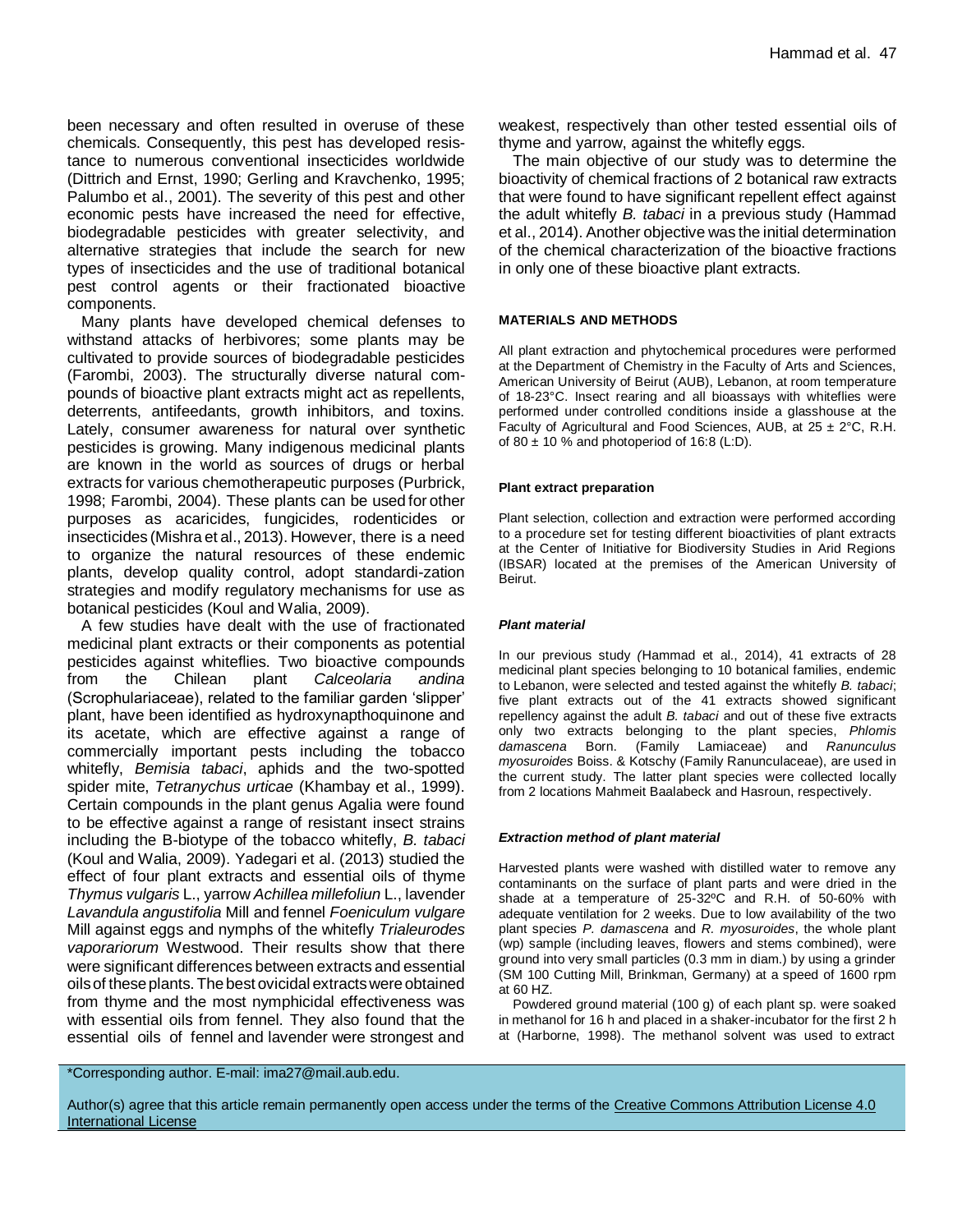

**Figure 1.** Schematic diagram of organic solvent extraction procedure for a bioactive crude extract. \*: (I) = initial extract; IR = initial extract residue; IF = initial extract filtrate; IO = initial extract organic layer; IA = initial extract aqueous layer.

most of the semi-polar and polar constituents. This pure MeOH extraction was performed using the standard plant material / solvent concentration of 1:10 (w: v). The extract was filtered by vacuum pressure through several layers of sterile cheesecloth. Filtrate of each crude extract was stored in 5-10 ml glass vials wrapped with aluminum foil at -20ºC for use in the bioassays and for further phytochemical analysis.

#### **Fractionation of the bioactive plant extracts**

Fractions of the two (wp) extracts, *P. damascena* (*Pd*) and *R. myosuroides* (*Rm*) that were selected for their repellent bioactivity against the adult whitefly (Hammad et al., 2014), were collected and isolated according to the schematic procedure (Figure 1).

#### *Chemical and chromatographic materials.*

Silica gel (0.035–0.07 mm, 6 nm pore diameter; Acros organics, USA) was used as the stationary phase in the Column Chromatography (CC) analysis. The column used for CC analysis was 2.5 cm ID x 60 cm L (Chromaflex<sup>®</sup>, Kontes, USA). Thin Layer Chromatography (TLC) glass plates (20×20 cm) precoated with 250 μm layer of Silica gel (Analtech, Uniplate No. 02521, Alltech, Lebanon) were used. The eluting pure solvents in TLC and CC separations were chloroform, methanol and ethyl acetate (CMC, Germany).

#### *Organic solvent extraction of the bioactive crude extracts*

Each crude extract was fractionated with different organic solvents (Figure 1). The crude methanol extract (I) was kept at −20°C for 24 h in order to remove the fats from the extract, followed by filtration using a cloth sheet filter and a vacuum pump (Erickson, 1991). The residue (IR) was soaked in ethyl acetate (EtOAc) and then separated by filtration into a residue of fiber (polysaccharide) and a filtrate containing mainly fats and waxes, the filtrate is EtOAc extract (I.1). The filtrate (IF) was acidified to pH 2 using 5M sulfuric acid  $(H<sub>2</sub>SO<sub>4</sub>)$  and then extracted with a mixture of chloroform (CHCl<sub>3</sub>) and water  $(H<sub>2</sub>O)$  (2:1) to remove compounds of high polarity. The semi-polar compounds dissolve in CHCl<sub>3</sub> whereas polar compounds will remain in the aqueous layer. Both the aqueous (IA) and organic (IO) phases were separated using a separatory funnel. The IA layer is basified to pH 10, by adding ammonium hydroxide (NH4OH) stepwise to increasingly higher pH, and then extracted with a CHCl<sub>3</sub> and MeOH mixture  $(3:1)$  to extract alkaloids. Two layers will develop, the CHCl<sub>3</sub>-MeOH layer (I.3) and the aqueous layer which is again extracted with MeOH to get (I.4). All four fractions of each extract were tested for their bioactivity and the most bioactive fraction was further analyzed chromatographically.

#### **Phytochemical analysis of the bioactive fraction**

The CHCl3-MeOH fraction (I.3) of *P. damascena* was found to be the most bioactive compared to the different fractions (I.1, I.2 and I.4) of both plant extracts. The (I.3) fraction was collected in 10 ml vials; each vial was concentrated into 1 ml volume for further use in CC and TLC analysis. The solvents chosen during these analyses were chloroform and methanol. The mobile phase, chloroformmethanol (9:1) was selected after trying several types and combination of different solvents; about 32 different combinations of organic solvents, starting from pure solvents of medium elution power to several combinations between solvents of different polarity (Hahn-Deinstrop, 2000); the choice of technique of separation depends largely on the solubility properties of compounds to be separated. Three TLC plates were tested for each solvent system for precision purposes. The mobile phase is optimized using different solvent combinations tested on silica-TLC plates. The best mobile phase was found to be CHCl<sub>3</sub>: MeOH (9:1).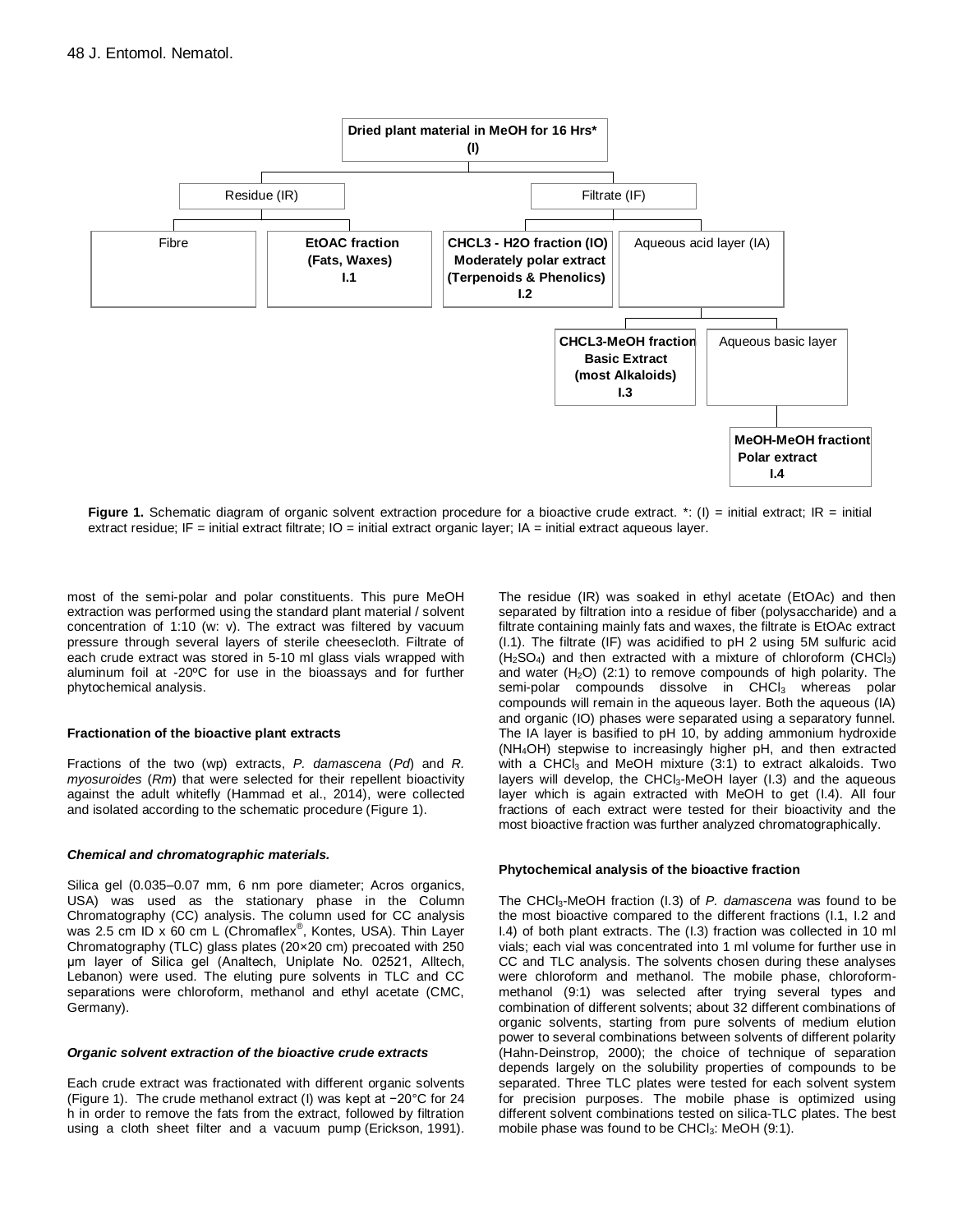#### *CC analysis*

CC is a valuable technique for purification of synthetic or natural products. The CHCL3-MeOH fraction of *P. damascena* was separated by CC as well as by TLC, through the same mechanism, by distribution between two phases. One hundred grams of silica gel was used as the stationary phase. A glass column was uniformly packed with slurry of silica gel (45 cm) in the mobile phase solvent system (chloroform-methanol 9:1) and other solvent systems of higher methanol concentration at advanced phases of CC. Thus, the most bioactive fraction material was purified using this silica gel column successively eluted with a stepwise gradient of chloroform: methanol (9:1) with increasing volume of methanol till total elution; a total volume of 4L of CHCl<sub>3</sub> and 2L of MeOH were used. The CHCL<sub>3</sub>-MeOH fraction  $(0.5 \text{ g})$ , originating from crude extract of *P. damascena* (100 g) was dissolved in 10 ml mobile phase (chloroform-methanol 9:1) and was gently applied with a pipette as concentrated band to the top of the column after the mobile phase has been drained until 1 cm above the bed surface. The mobile phase was applied on the top of the column and continuous elution started; volume of each solvent used was 4 and 2 L for chloroform and methanol, respectively. The column was developed by allowing the mobile phase to pass through the silica at a flow rate of  $\sim$  1- 3 ml / min. As different organic compounds elute through the column they were collected in test tubes (20 ml) for further TLC analysis.

#### *TLC analysis*

TLC was employed in this study to isolate the compounds present in the most bioactive CHCl3-MeOH fraction (I.3) of *P. damascena*. Silica gel was chosen as stationary phase, as it is an efficient adsorbent for the TLC separation of most plant extracts (Barbetti et al., 1987; Houghton et al., 1996; Wagner and Bladt, 1996). Aliquots of 15-20 μl of the isolated fractions collected by CC were applied as separate spots on a TLC plate about 1.5 cm from the edge (spotting line), using 25 µl Hamilton precision syringes (Hague-Holland). After sample application, the plate was placed vertically into a solvent vapor saturated TLC chamber (12 x 15 x 10 cm). The mobile phase used was chloroform-methanol (9:1) and the spotting line was about 0.5 cm from the developing solution. After the mobile phase had moved about 80% from the spotting line, the plate was removed from the developing chamber and air dried in a fume hood to visualize spots within 1-2 min. on the plate. The migrated spots on TLC plates representing various fractions / compounds were visualized with UV lamp at UV–254 nm. The collected CC eluted material that showed at TLC plates a common pattern for the fractionated compounds were combined, concentrated and tested for their bioactivity against adult whiteflies on leaves of plants. Thus, similar TLC pattern allowed pooling of eluted material into several potent fractions that were isolated and corresponded to bands detected on the bioactive fraction TLC plate.

#### **Bioassays with fractionated bioactive plant extracts against** *B. tabaci*

#### *Whitefly colony*

*B. tabaci* colony was raised in a glasshouse compartment under controlled conditions as mentioned above. The colony, originally from a field population was reared on cucumber plants of the variety Beit Alpha (F1 parthenocarpic, dust free and thiram treated seeds; Edena Seeds, USA) in a whitefly proof cage (140 x 85 x 130 cm) covered completely with a fine mesh (270 x 770 µm)*.* Two true leaf seedlings were grown in 12 cm plastic pots to provide a continuous supply of healthy young plants to the whitefly colony

and bioassays. Fertilization with Floral® (20-20-20+ microelements; Cifo S.p.A., Bologna, Italy) was applied at a rate of 5g per 10 L through irrigation of the seedlings, about 2 times a week.

#### *Experimental setup with whitefly adults*

Cucumber seedlings having two true leaves with detached cotyledons were used in the bioassays. In one bioassay, the treatments included the two crude whole plant extracts of the two plant species *P. damascena* and *R. myosuroides* with 4 fractions for each extract as: EtOAc (I.1), CHCL<sub>3</sub> - H<sub>2</sub>O (I.2), CHCL<sub>3</sub>-MeOH (I.3) and MeOH-MeOH fraction (I.4) plus 2 controls: distilled water and 10% methanol. In another bioassay, treatments included the most previously detected bioactive fraction of the two extracts, the CHCL3-MeOH fraction of *P. damascena* with its five fractions and the two controls: distilled water and 10% Methanol.

Each treatment was replicated 9 times during the study. Ten millimeters of each crude extract or its fraction was rotovaped up to 1 ml, after which 9 ml of distilled water was added to homogenize the solution before application to the plant. Each seedling received an average of 9 ml of the extract/fraction or the control by spraying them on the upper and lower sides of the leaves using 10 ml glassbottle sprayers. Each treated seedling was allowed to air dry and consequently was placed in one plastic cage (28 cm high x 21 cm diam. manufactured locally) having an aeration opening of (15 cm diam.) at the top and two circular openings (5 cm diam.) in body of cage, covered by a mesh net (270 x 770 μm).

Ten adult whiteflies (of about 3 days old) were collected by a hand aspirator (Hausherr's machine, N.J., USA) and introduced into each treated seedling in one plastic cage. Numbers of adult whiteflies dead or alive in each cage were recorded at 72 h after treatment with specification of the location of the insect in the cage as on the plant, walls or top cover of the cage or on soil surface in pot; dead whiteflies were counted to relate to presence of toxic effect, if any, that might be attributed to residues of plant extracts after spraying on plants. Selection of repellency assessment at 72 h after treatment was based on the following observations related to the extracts. A few hours after treatment, adult whiteflies were found landing at the top of the cage, this could be attributed to the fact that the bioactive extracts contained some volatile compounds that repelled the insects from approaching the plant. However, observations at 72 h confirmed the repellent efficacy (Coudriet et al, 1985; Ateyyat et al., 2009; Martini et al., 2012; Yadav and Mendhulkar, 2015) of some extracts to whiteflies, knowing that some botanicals are characterized by reduced stability which indicates that the presence of a pest on treated leaves was more obvious with time (Sundaram, 1996), mostly with non-repellent extracts.

#### **Statistical analysis**

All experiments were laid out in a completely randomized block design with treatment as the only factor. Each treatment was replicated 9 times. Data were transformed by sqrt (*x*+1), *x* being the number of live adult whiteflies after treatment, to normalize the data. Analysis of variance (ANOVA) was performed over the treatment factor, using the SPSS statistical package (Anonymous 2010). All means were separated by Fisher's LSD test (1949), at a significance level of  $\alpha = 0.05$ .

#### **RESULTS AND DISCUSSION**

#### **Determination of bioactive fractions in two whitefly repellent plant extracts**

Results of our study have shown that some fractions of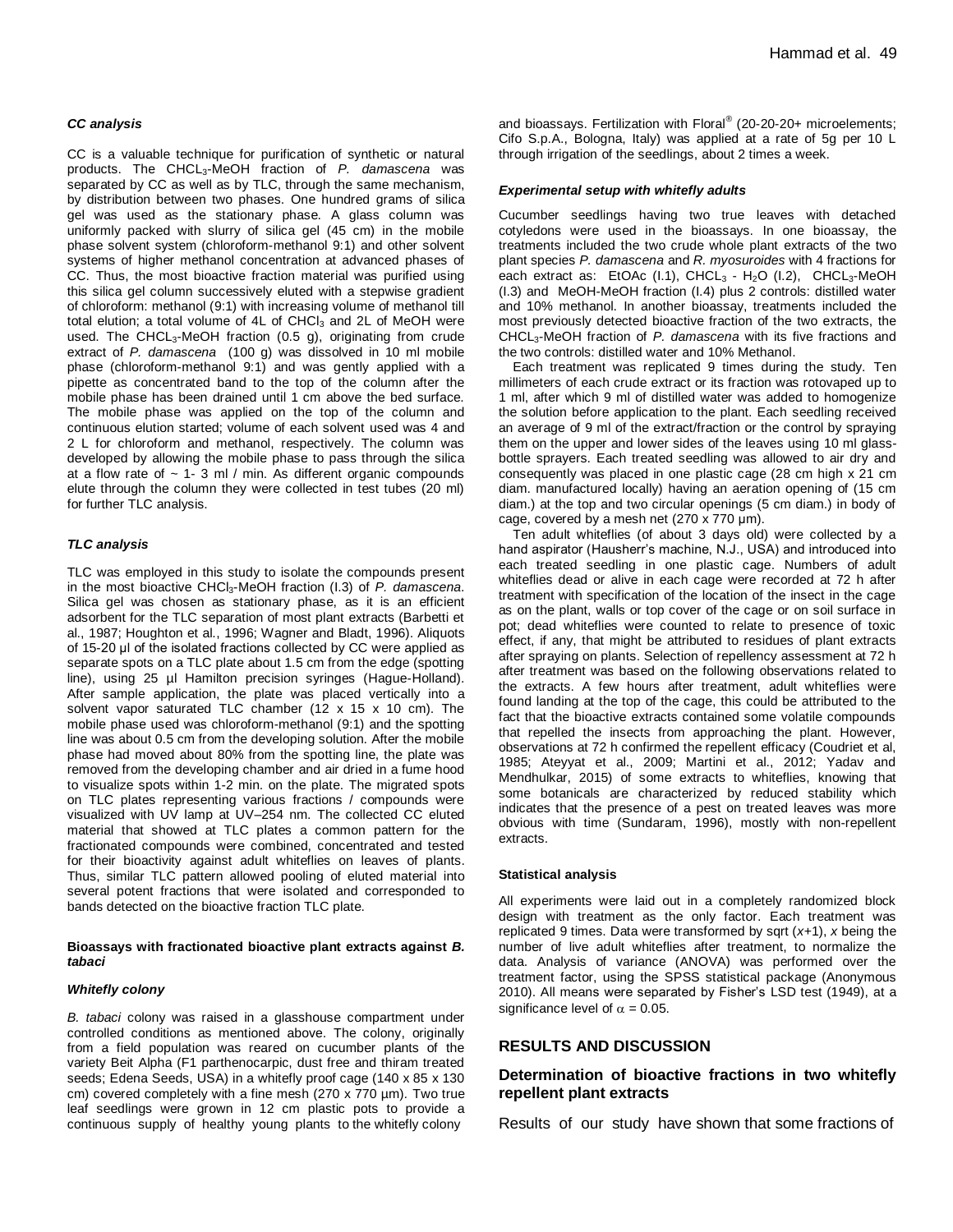| Treatment*           | <b>Extract / Fraction**</b> | Number of live adults*** (Mean±S.E) |
|----------------------|-----------------------------|-------------------------------------|
| Untreated            |                             | $5.56 \pm 1.33a$                    |
| MeOH (10%)           |                             | $5.56 \pm 2.06a$                    |
| Pd wp I.1            | EtOAc                       | $5.55 \pm 2.06a$                    |
| Pd wp I.4            | MeOH-MeOH                   | $5.55 \pm 2.45a$                    |
| Pd wp 1.2            | $CHCl3-H2O$                 | $5.11 \pm 1.69$ ab                  |
| $Rm$ wp 1.2          | $CHCl3-H2O$                 | $5.11 \pm 2.31$ ab                  |
| $Rm$ wp 1.4          | MeOH-MeOH                   | $4.66 \pm 2.23$ ab                  |
| $Rm$ wp $1.1$        | EtOAc                       | $4.00 \pm 2.59$ bc                  |
| Pd wp I              | MeOH                        | $3.22 \pm 1.33c$                    |
| $Rm$ wp $1.3$        | $CHCl3$ -MeOH               | $3.11 \pm 1.83c$                    |
| $Rm$ wp $\mathsf{I}$ | MeOH                        | $2.77 \pm 1.39c$                    |
| Pd wp 1.3            | $CHCl3$ -MeOH               | $2.66 \pm 1.58$ c                   |

**Table 1.** Effect of two bioactive whole plant methanol extracts and their fractions against *Bemisia tabaci* adults under glasshouse conditions.

*\* Pd* = *Phlomis damascena*; wp = whole plant (leaves + flowers + stems of plant); *Rm* =  $R$ anunculus myosuroudes.\*\* EtOAc = Ethyl acetate; MeOH = Methanol; CHCl<sub>3</sub> = Chloroform; MeOH-MeOH = out of aqueous basic layer; CHCl<sub>3</sub>-MeOH = out of aqueous acid layer.\*\*\* Means followed by the same letter within a column are not significantly different (Fisher Lsd test; P<0.05).

the two crude bioactive extracts of *P. damascena* and *R. myosuroides* were significantly different in number of live adult whiteflies encountered per plant compared to the two controls (Table 1), knowing that the non-encountered whiteflies on the plant were not necessarily dead at the end of the experiment. In this bioassay, the two  $CHCl<sub>3</sub>$ -MeOH fractions (*Pd* wp I.3 and *Rm* wp I.3) and the EtOAc fraction (*Rm* wp I.1) were not significantly different in their effect from the two crude extracts *Pd* wp I and *Rm* wp I, but all these treatments were significantly different in their effect from the two controls. However, the other fractions were not significantly different in their effect from the two controls. The CHCl3-MeOH fraction of *P. damascena* (*Pd*  wp I.3) showed the most significant bioactivity numerically as only 2.66 of adult whiteflies remained alive per plant compared to 5.56 in both controls; the former fraction was further not significantly different from the original raw extract of *P. damascena* allowing survival of only 3.22 adult whiteflies per plant. The latter result was further verified and comparable to the previously determined high repellency of this raw extract to the adult insect that allowed encountering of only 2.22 live adult whiteflies per plant at 72 h after treatment (Hammad et al., 2014). However, it seems that the whole plant extract of *R. myosuroides* have two bioactive fractions, the CHCl3-MeOH fraction (*Rm* wp I.3) and the ethyl acetate fraction (*Rm* wp I.1) against adult *B. tabaci* (Table 1); the two fractions were comparable to the original raw extract of *R. myosuroides* allowing encountering of only 2.77 live adult whiteflies per plant. The latter result was further verified and comparable to the previously determined high repellency of this raw extract to the adult insect that caused encountering of only 1.22 live adult whiteflies per plant at 72 h after

treatment (Hammad et al., 2014).

Some studies have reported repellency to insects by fractionated plant extracts (Harwood et al., 1990; Tunon et al., 1994; Gkinis et al., 2003; Singh and Metha, 2003). In our study, only the organic fractions *Pd* wp I.3, *Rm* wp I.3 and *Rm* wp I.1 have insecticidal activity against adult whiteflies as very low number of live whiteflies were encountered per plant after treatment in comparison to the control, but the aqueous fractions of both plant extracts further partitioned with  $CHCl<sub>3</sub>-H<sub>2</sub>O$  or MeOH were not bioactive. Thus, the former organic bioactive fractions might be enriched with alkaloids as it was found that the combination between two solvents, chloroform and methanol of medium and high polarity, respectively would result in the accumulation of alkaloid-type active compounds (Fried and Sherma, 1994). Similar to our study, Ahn et al. (1997) found in a stepwise extraction procedure with MeOH and EtOAc that the organic phase of the *Ginkgo biloba* L. extract was the only bioactive material when isolating this most potent extract which was tested within 119 methanol extracts of 52 plant sp. against the brown planthopper *Nilaparvata lugens* Stal. (Order: Hemiptera).

Furthermore, in our study, the EtOAc fraction of *R. myosuroides* (*Rm* wp I.1) was of high bioactivity against the adult whitefly allowing insect survival of only 4.0 live adult whiteflies per plant (Table 1). Similar to our study, Neoliya et al. (2003) have found high bioactivity with EtOAc fraction isolated from aqueous-methanolic and acetone extracts of air-dried leaves of *Catharanthus roseus* (Linn) that were fractionated successively with nhexane, CHCl<sub>3</sub>, EtOAc and n-BuOH. Their results showed maximum insect growth regulator (IGR) activity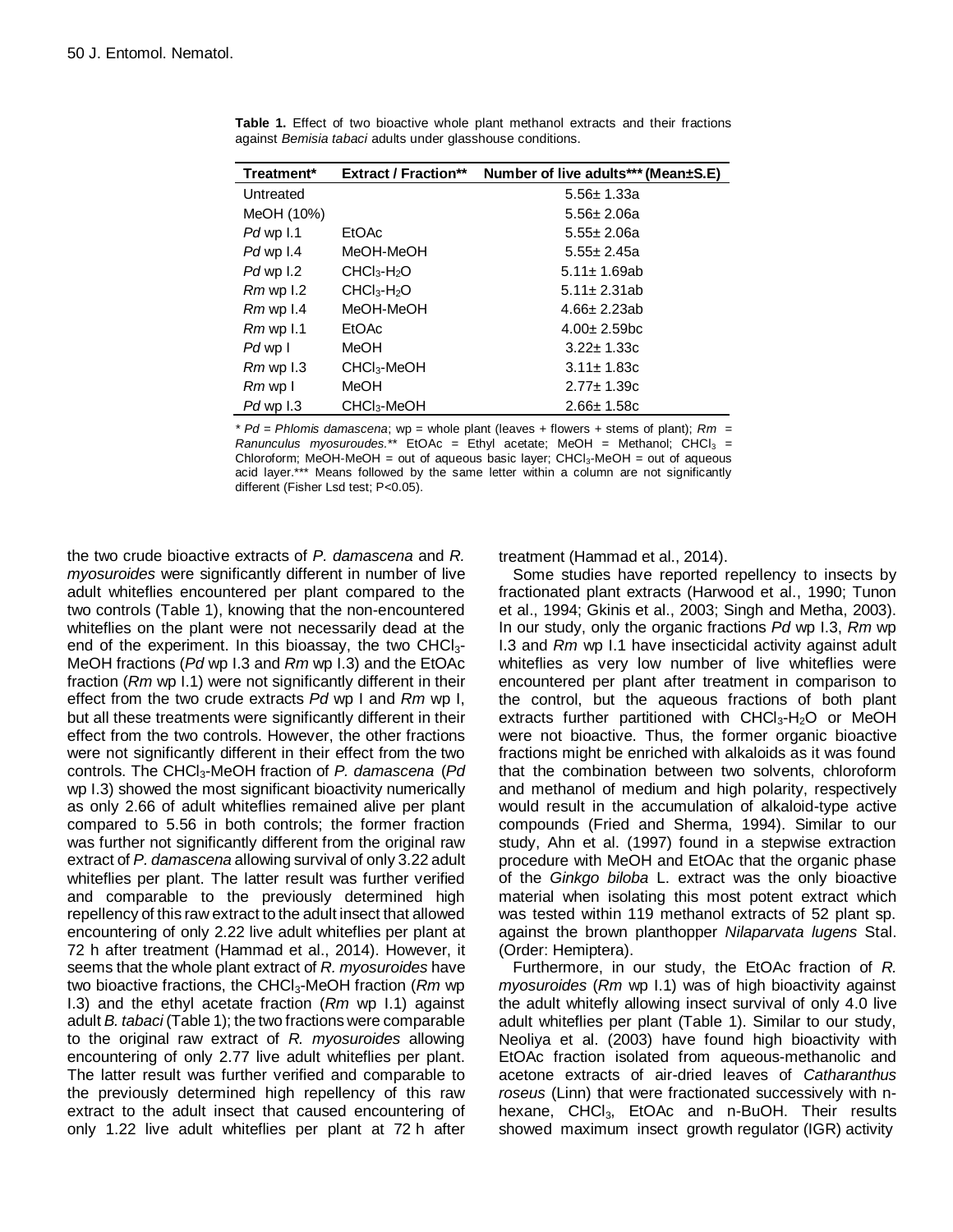| <b>Fractions</b> | Rŕ*              | Weight (mg) | $%$ out of 0.5 q |
|------------------|------------------|-------------|------------------|
| B1               | 0.72             | 35          |                  |
| <b>B2</b>        | 0.62             | 42          | 8.4              |
| B <sub>3</sub>   | 0.55             | 87          | 17.4             |
| <b>B4</b>        | 0.41             | 76          | 15.2             |
| B <sub>5</sub>   | 0.72, 0.62, 0.55 | 12          | 2.4              |

**Table 2.** Isolated fractions of Pd wp I.3 eluted through CC and analyzed by TLC.

 $R_f$  is equal to the distance traveled by the substance divided by the distance traveled by the solvent. Its value is always between zero and one.

against the 6<sup>th</sup> instar larvae of *Spodoptera litura* Fab. of 84.20 % with acetone extracts followed consecutively by EtOAc of 63.51%. On the other hand, Bhattacharya et al*.* (1993) dealt with the distillate of 1kg aerial part of *Ranunculus sceleratus* L., another species than *R. myosuroides* that was saturated by adding sodium chloride and extracted with successive portions of diethyl ether. The eluted yellow oily residue fraction caused larval mortality for *Drosophila melanogaster* L. of 100, 56 and 16% at 5, 1 and 0.05% concentrations, respectively, at 24 h after treatment. Furthermore, it is worth mentioning that the *R. myosuroides* whole plant extract besides its insecticidal activity (Hammad et al., 2014), it has been found to have significant antimicrobial activity (Barbour et al., 2004) within a bio-prospection context study; in form of utilizing local plant species as an alternative in sustainable agriculture development.

### **Effect of isolated sub-fractions of CHCl3-MeOH fraction of** *P. damascena* **whole plant extract (Pd wp I.3) against whitefly adults**

The bioactive CHCl3-MeOH fraction of *P. damascena*  whole plant extract (Pd wp I.3) was selected for further fractionation as it caused the lowest significant numerical survival to adult whiteflies among all treatments (Table 1). Analysis of the eluted material of this fraction on TLC plates yielded several sub-fractions. Similar TLC pattern allowed pooling of eluted material into five potent subfractions that were isolated and corresponded to bands detected on Pd wp I.3 TLC plate.  $R_f$  values of the isolated sub-fractions were 0.72, 0.62 and 0.55 for B1 (35 mg), B2 (42 mg), B3 (87 mg) eluted with chloroform-methanol (9: 1); B4 (76 mg) having  $R_f$  value of 0.41 was eluted with chloroform-methanol (9: 2) and B5 (12 mg) having 3 bands with  $R_f$  values 0.72, 0.62 and 0.55 were eluted with chloroform-methanol 9:1 (Table 2). Continued elution with chloroform-methanol (9:3) till (9:9) and with 100 % methanol revealed no fractions on TLC for the collected eluted materials. This suggests the necessity of using other solvent types for eluting the materials or using other chemicals for detecting other compounds on TLC plates.

A significant insecticidal activity of the five isolated fractions B1, B2, B3, B4 and B5 was detected against the adult whiteflies (Table 3). There were significant differences in number of live adult whiteflies among all isolated fractions and the controls. However, only the isolated fraction B4 was not significantly different in its effect from the bioactive chloroform-methanol fraction (Pd wp I.3). This indicates that the similar bioactivity detected in the raw extract of *P. damascena* methanol extract and its bioactive CHCl<sub>3</sub>-MeOH fraction (*Pd* wp I.3) is due mainly to active components found in the isolated fraction B4.

A few studies dealt with bioassay-guided fractionation for certain bioactive plant extracts of *Ginkgo bilboa* (Ahn et al., 1997), *Heliotropium floridum* (Reina et al., 1997), and *Serratula coronata* L. (Odinokov et al*.,* 2002). Different classes of glycosides comprising diterpenoids, phenylpropanoids, iridoids, and flavonoids had been identified from genus *Phlomis* L.; many of the phenylpropanoids showed significant biological activities. The air-dried powdered leaves of *Phlomis aurea* Decne. were extracted with 70% EtOH. Similar to our methodology applied to *P. damascena* and yielding 5 fractions, the dried ethanolic extract of *P. aurea* was suspended in H<sub>2</sub>O and deffated with *n*-hexane, but the MeOH extracts were chromategraphed by silica gel CC using  $CH_2Cl_2$ -MeOH-H<sub>2</sub>O (70:30:3) and (80:20:2) and yielding four and three fractions, respectively (Kamel et al., 2000). Iridoid glucosides (IG) were also isolated from the 1-butanolfraction of a methanolic extract of the aerial parts of another *Phlomis* sp., *Phlomis rigida* Labill. These IG fractions were collected after being chromatographed over Diaion HP-20 column with a stepwise increase of MeOH in water (Takeda et al., 2000). On the other hand, ether extracts of *R. sceleratus* caused significant reduction in larval activity, pupal weight and pupal emergence of *D. melanogaster* at all concentrations tested. Similarly, there were weight reductions and high mortality in treated red flour beetles; no insect could survive at 1 and 5% concentrations of the extracts beyond 15 and 10 d, respectively. These insecticidal properties exhibited by the ether extract were attributed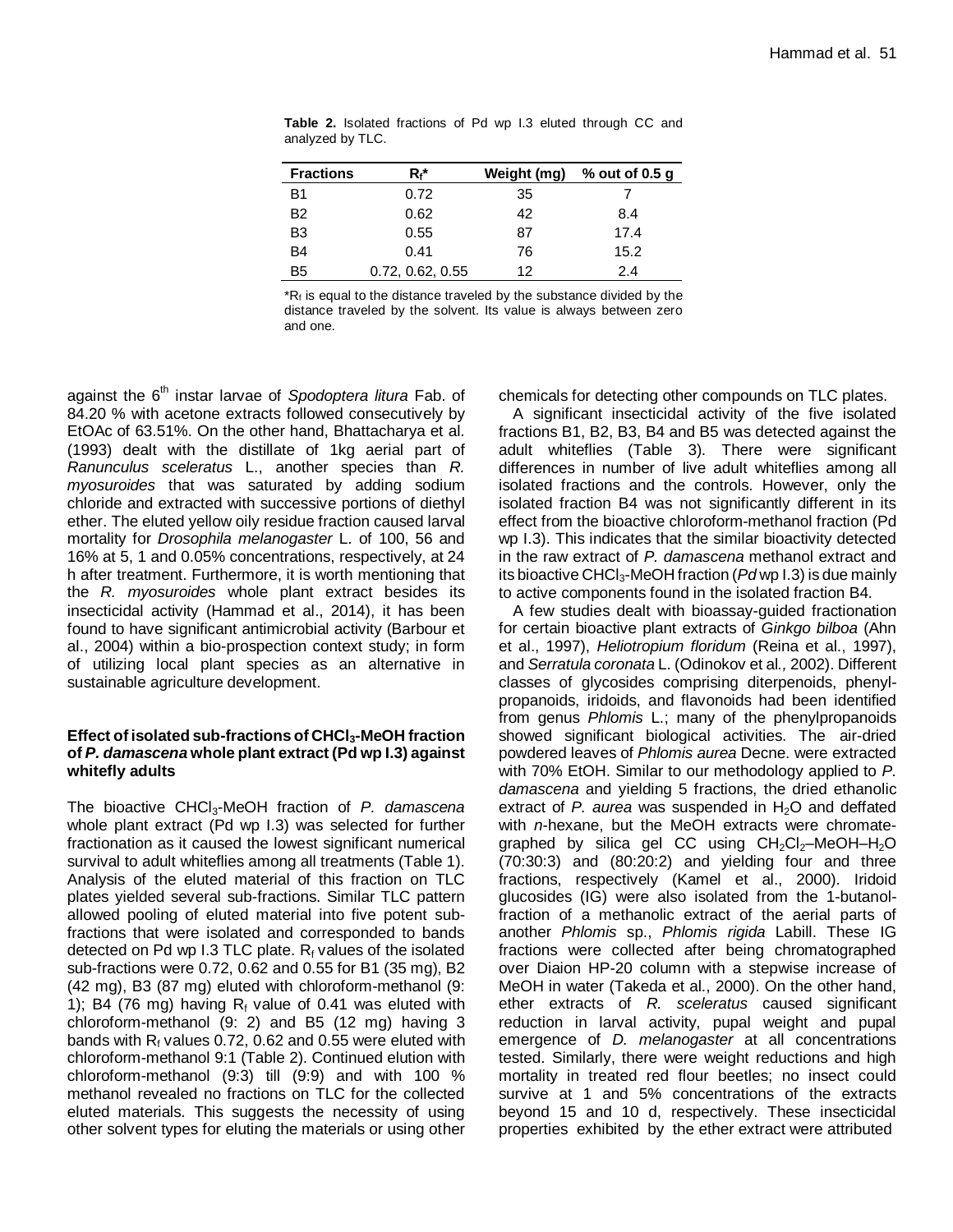| Treatment      | Number of live Adult* (Mean $\pm$ S.E) |
|----------------|----------------------------------------|
| MeOH           | $8.33 \pm 1.22$ a                      |
| Untreated      | $7.22 \pm 0.66$ b                      |
| B <sub>3</sub> | $5.66 \pm 1.93$ c                      |
| B <sub>2</sub> | 5.55 $\pm$ 1.74 c                      |
| B <sub>5</sub> | $5.33 \pm 1.73$ cd                     |
| <b>B1</b>      | $4.88 \pm 1.05$ cd                     |
| <b>B4</b>      | $4.66 \pm 1.65$ de                     |
| Ap (PD p) 1.3  | $3.88 \pm 0.92$ e                      |

**Table 3.** Effect of isolated fractions of Pd wp I.3, eluted through CC and analyzed by TLC, on *B. tabaci* adults.

\*Means followed by the same letter within a column are not significantly different (Fisher Lsd test; P<0.05).

to the isolated compounds: the two lactones, protoanemonin and anemonin, and the glycoside ranunculin (Bhattacharya et al., 1993).

Thus, the bioactive fraction 4 (15.2% by weight) obtained from the bioactive chloroform-methanol fraction of the whole plant methanol extract, after being subjected to successive chromatography and preparative TLC on silica gel might be of the alkaloid-type active compounds. However, these compounds need to be further identified by using other chromatographic techniques as GC/MS analysis and others. Thus, it is in the developing countries that are rich in the endemic plant biodiversity where these botanical pesticides may ultimately have their greatest impact in future integrated pest management (IPM) programs, given their relative safety to non-target organisms and the environment.

# **Conflict of interests**

The author(s) did not declare any conflict of interest.

# **ACKNOWLEDGEMENTS**

We thank the center of Initiative for Biodiversity Studies in Arid Regions - IBSAR [\(http://www.aub.edu.lb/units/natureconservation/Pages/in](http://www.aub.edu.lb/units/natureconservation/Pages/index.aspx) [dex.aspx\)](http://www.aub.edu.lb/units/natureconservation/Pages/index.aspx) for providing the plant extracts for executing the work of this research. Research funds during the work were provided by Mercy Corps for the IBSAR project "Generation of new plant-derived commercial products from indigenous or other ecologically appropriate plants; Bioprospection, an alternative for sustainable agriculture development in Lebanon, Phase IIII" (2001–2004).

#### **REFERENCES**

Ahn YJ, Kwon M, Park HM, Han CG (1997). Potent insecticidal activity

of *Ginkgo bilboa* trilactone terpens against *Nilaparvata lugens*. In: Hedin R, Hollingsworth M, Masler EP, Miyamoto J, Thompson, D.G. (*Eds*.), *Phytochemicals for pest control,* ACS Symposium Series No. 658. American chemical symposium. Washington, DC, pp. 90–105.

- Anonymous (2010). IBM SPSS. Verisign Class 3 Code Signing 2010 CA. International Business Machines Corporation, Illinois, Chicago, USA.
- Ateyyat MA, Al-Mazra'awi M, Abu-Rjai, T Shatnawi MA (2009). Aqueous extracts of some medicinal plants are as toxic as Imidacloprid to the sweet potato whitefly, *Bemisia tabaci*. J. Insect Sci. 9:15.
- Barbour [EK,](https://www.researchgate.net/researcher/39751763_Elie_K_Barbour/) [Al Sharif](https://www.researchgate.net/researcher/31591384_Mohammed_Al_Sharif/) M, [Sagherian](https://www.researchgate.net/researcher/32989048_Vatche_K_Sagherian/) VK, [Habre](https://www.researchgate.net/researcher/28268166_Adele_N_Habre/) AN, [Talhouk](https://www.researchgate.net/researcher/11449481_Rabih_S_Talhouk/) RS[,](https://www.researchgate.net/researcher/50060815_Salma_N_Talhouk/) [Talhouk](https://www.researchgate.net/researcher/50060815_Salma_N_Talhouk/) SN (2004). Screening of selected indigenous plants of Lebanon for antimicrobial activity. J. [Ethnopharmacol.](https://www.researchgate.net/journal/0378-8741_Journal_of_Ethnopharmacology) 93(1):1-7.
- Barbetti P, Grandolini G, Fardella G, Chiappini I (1987). Indole Alkaloids from *Uassia amara*. Planta Med. 53:289-290.
- Bhattacharya P, Nath S, Bordoloi D (1993). Insecticidal activity of *Ranunculus sceleratus* (L.) against *Drosophila melanogaster* and *Tribolium castaneum*. Indian J. Exp. Biol. 31:85-86.
- [Cock](http://www.sciencedirect.com/#bbib40) MJN (1986). *Bemisia tabaci.* A literature survey on the cotton whitefly with an annotated bibliography. FAO/CAB International Institute of Biological Control, Ascot, UK, 21p.
- Coudriet DL, Prabhaker N, Meyerdirk DE (1985). Sweetpotato whitefly (Homoptera: Aleyrodidae): Effects of neem-seed Extract on oviposition and immature stages. Environ. Entomol. 14(6):776-9.
- [Dittrich](http://www.sciencedirect.com/#bbib53) V, Ernst GH (1990). Chemical control and insecticide resistance of whiteflies. Whiteflies: their Bionomics, Pest Status and Management*.* Gerling Intercept, Andover, UK, pp. 263–286.
- Erickson DR (Ed.) (1991). [Edible Fats and Oils Processing: Basic](http://scholar.google.com/scholar?q=%22Edible+Fats+and+Oils+Processing%3A+Basic+Principles+and+Modern+Practices%22)  [Principles and Modern Practices](http://scholar.google.com/scholar?q=%22Edible+Fats+and+Oils+Processing%3A+Basic+Principles+and+Modern+Practices%22) in Food Technology, pp. 364.
- Farombi EO (2003). African indigenous plants with chemotherapeutic potentials and biotechnological approach to the production of bioactive prophylactic agents. Afr. J. Biotechnol. 2(12):662-671.
- Farombi EO (2004). Diet-related cancer and prevention using anticarcinogens. Afr. J. Biotechnol. 3(12):651-661.
- Fisher A (1949). The design of experiments. Edinburgh: Oliver and Boyd.
- Fried B, Sherma J (1994). "Thin-layer chromatography: techniques and applications. Third edition, revised and expanded". Chromatographic science series 66. Marcel Dekker, Inc. New York, USA. 451pp.
- Gerling D, Kravchenko J (1995). Pest management of *Bemisia* out of doors. In: Gerling D, Mayer RT, Editors. *Bemisia* 1995: Taxonomy, Biology, Damage, Control and Management. Intercept, Andover, UK.
- Gkinis G, Tzakou O, Iliopoulou D, Roussis V (2003). [Chemical](javascript:showdetail(t20033174982,%20)  [composition and biological activity of](javascript:showdetail(t20033174982,%20) *Nepeta parnassica* oils and [isolated nepetalactones.](javascript:showdetail(t20033174982,%20) Z. Naturforsch. C 58(9):681-686.
- [Greathead](http://www.sciencedirect.com/#bbib83) AH (1986). *Bemisia tabaci*, literature survey on the cotton whitefly with an annotated bibliography. CAB International Institutes, Biological Control, Silwood Park, UK, pp. 17–26.
- Hahn-Deinstrop E (2000). Applied Thin-Layer Chromatography, WILEY-VCH.